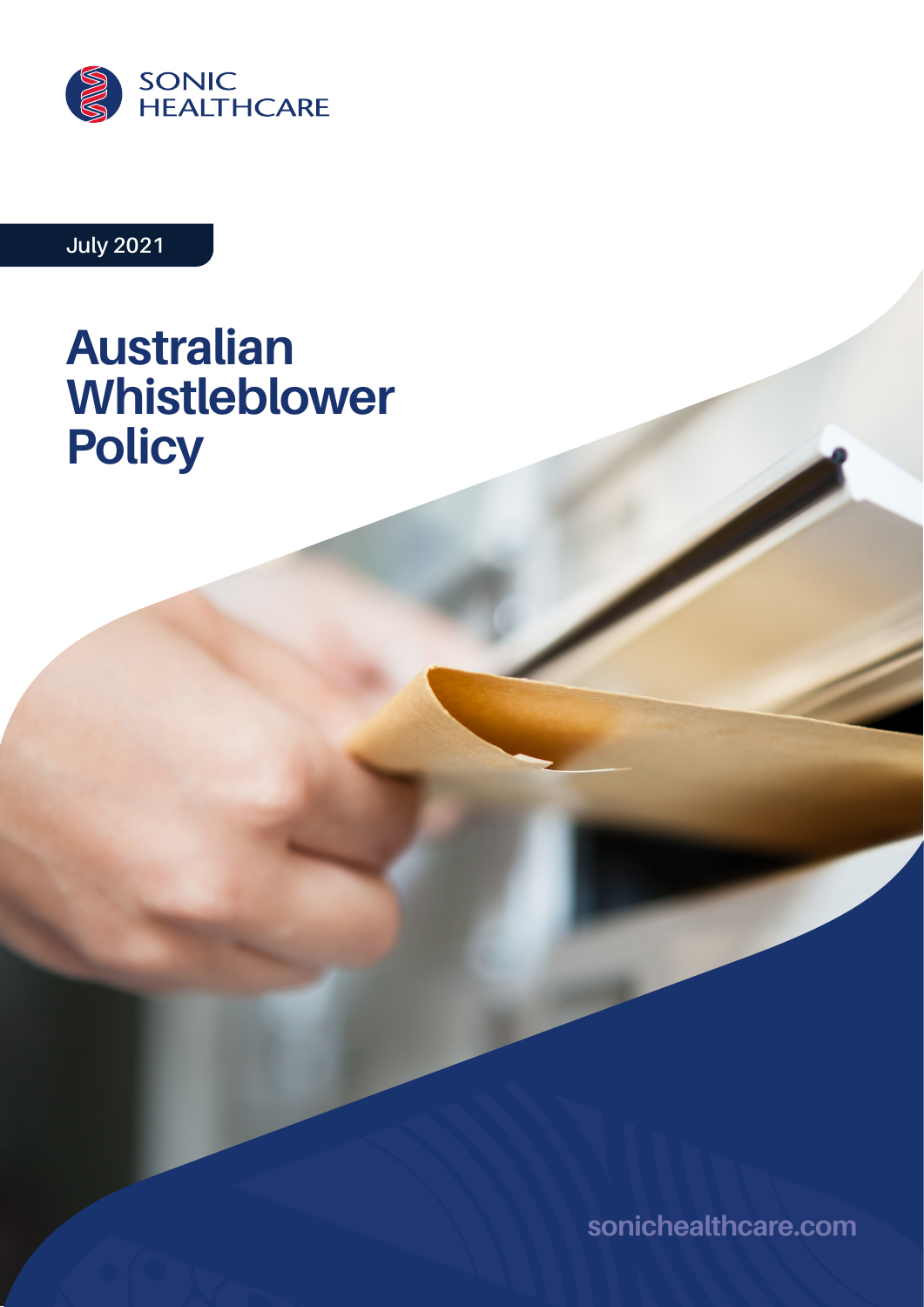## **Contents**

| <b>Introduction</b>                                                                                                   | 3 |
|-----------------------------------------------------------------------------------------------------------------------|---|
| Who is an eligible whistleblower under this Policy?                                                                   | 3 |
| What should be disclosed under this Policy?                                                                           | 3 |
| What should not be disclosed under this Policy?                                                                       | 4 |
| Disclosures relating to matters outside of Australia and<br>disclosures by Sonic Group employees outside of Australia | 4 |
| Obtaining further information about the whistleblowing process                                                        | 4 |
| To whom should a disclosure under this Policy be made?                                                                | 5 |
| <b>Disclosures outside of Sonic</b>                                                                                   | 5 |
| <b>Anonymous disclosures</b>                                                                                          | 5 |
| <b>Protections for whistleblowers</b>                                                                                 | 6 |
| <b>Investigation process</b>                                                                                          | 8 |
| <b>Training</b>                                                                                                       | 8 |
| Accessibility and review of this Policy                                                                               | 8 |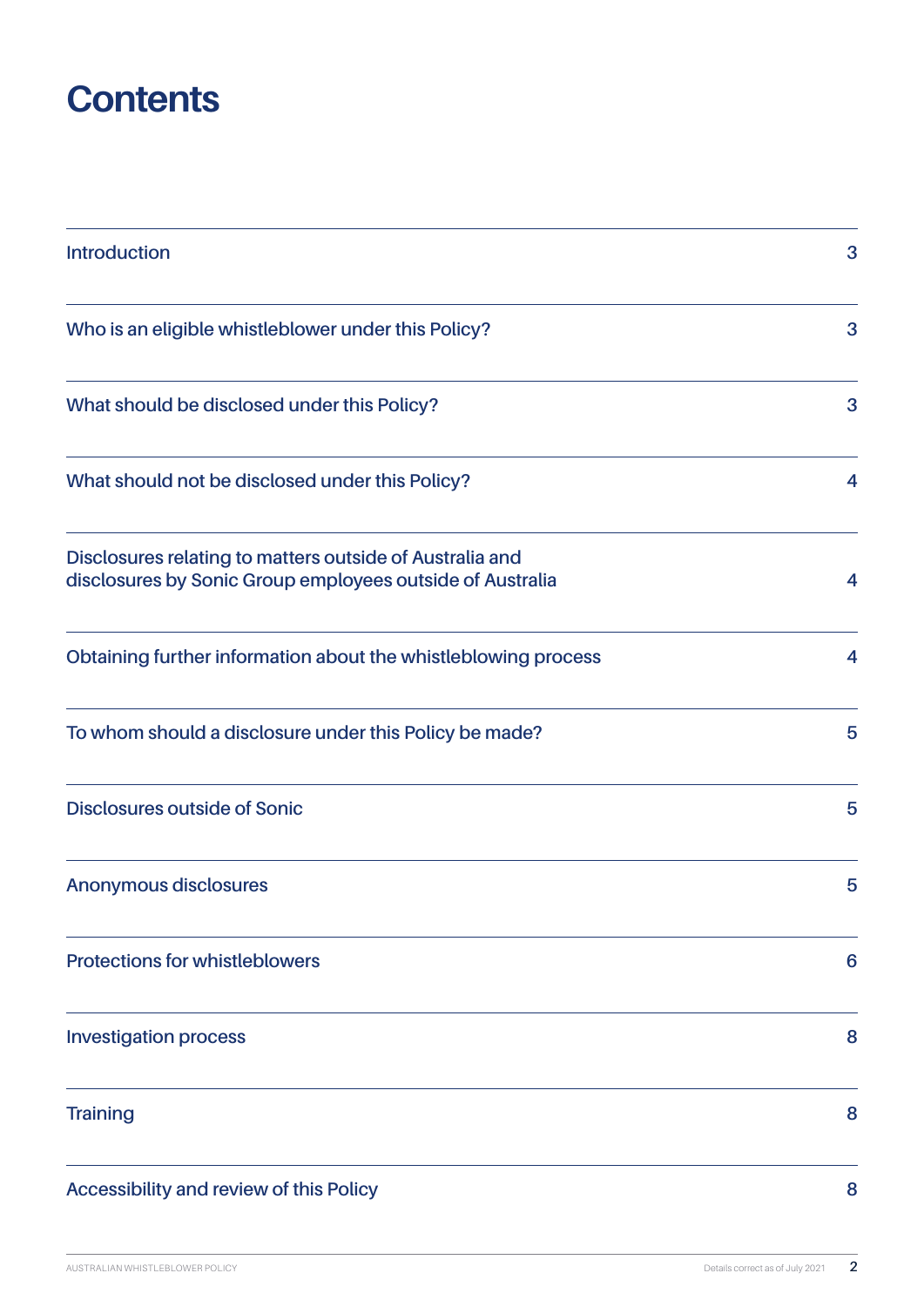#### <span id="page-2-0"></span>**Introduction**

Sonic Healthcare Limited and its Australian subsidiaries (Sonic) are committed to maintaining high ethical standards and conducting business with honesty and integrity.

Sonic is committed to providing an environment where you and others can raise issues of legitimate concern, without fear of victimisation, detriment or other retribution. Sonic provides a number of avenues for the reporting of matters of concern. This policy deals with one of those avenues.

Consistent with Sonic's Core Value of 'Demonstrating responsibility and accountability', and consistent with Part 9.4AAA of the Corporations Act 2001 (Cth) (the Australian Whistleblower Law), Sonic supports the reporting of misconduct, illegal acts or any improper state of affairs relating to Sonic Healthcare and any of its Australian or overseas related bodies corporate, Sonic Group, called disclosable matters. These disclosable matters do not generally include personal work-related grievances, discussed below.

Under the Australian Whistleblower Law, eligible whistleblowers will be protected against suffering detriment where they make a protected disclosure. Our Whistleblower Policy (Policy) has been put in place to support people to raise concerns about corporate wrongdoing within the Sonic Group without being subject to victimisation, harassment or discriminatory treatment. Disclosers who make a disclosure in accordance with this Policy will qualify for protection under the Australian Whistleblower Law.

For matters that are not disclosable or that are personal work-related grievances, or related to a specific topic, there are other avenues for reporting these matters which should be used. These other avenues can be used at any time. Please see Sonic's various corporate governance policies and charters, located on the Sonic Healthcare website, [sonichealthcare.com/corporate-responsibility/](http://sonichealthcare.com/corporate-responsibility/policies) [policies](http://sonichealthcare.com/corporate-responsibility/policies) and any local entity grievance procedures.

## **Who is an eligible whistleblower under this Policy?**

A person is eligible for protection as a whistleblower under this Policy (eligible whistleblower) if they are or have previously been:

- an officer of Sonic
- ¡ an employee of Sonic (whether full time, part time or casual, regardless of whether they are permanent, fixed-term or temporary)
- ¡ an individual who supplies goods or services to Sonic (or an employee of a person who supplies goods or services to Sonic) including contractors, consultants and secondees
- ¡ an individual who is an associate of Sonic (as set out in Division 2 of Part 1.2 of the *Corporations Act 2001* (Cth) (Corporations Act))
- ¡ a relative, spouse or dependent of any of the above persons; or
- $\blacksquare$  a dependant of a spouse of any of the above persons.

## **What should be disclosed under this Policy?**

Information should be disclosed under this Policy if the discloser has reasonable grounds to suspect that the information:

- ¡ concerns misconduct or an improper state of affairs or circumstances in relation to a Sonic Group entity. The misconduct or improper state of affairs or circumstances does not have to involve a breach of any law; or
- ¡ indicates that any Sonic Group entity, or any employee or officer of a Sonic Group entity, has engaged in conduct that: **–** constitutes an offence against, or a contravention of, certain legislation such as the Corporations Act;
	- **–** constitutes an offence against any other law of the Commonwealth that is punishable by imprisonment for a period of 12 months or more; or
	- **–** poses a significant risk to public safety or to the stability of, or confidence in, the Australian financial system (including instances where the risk to public safety or the Australian financial system does not involve a breach of any law).

Disclosures that relate to the matters set out above but which subsequently turn out to be incorrect may still qualify for protection under this Policy. However, disclosures that do not relate to the matters set out above will not qualify for protection under this Policy.

Examples of information that should be disclosed include:

- ¡ dishonest, fraudulent or corrupt conduct, including any activity that would constitute a breach of Sonic's Anti-bribery and Corruption Policy
- ¡ unethical or other serious improper misconduct, such as dishonestly altering company records or data, submitting fraudulent claims to payers or adopting questionable accounting practices or a breach of trust and breach of duty, which would constitute a breach of Sonic's Code of Conduct
- ¡ concerns of working practices or situations that would be considered a breach of Sonic's Labour Standards and Human Rights policy, especially any activity or situation that could be considered modern slavery
- $\blacksquare$  illegal activity, such as theft, violence, criminal damage to property or other breaches of law.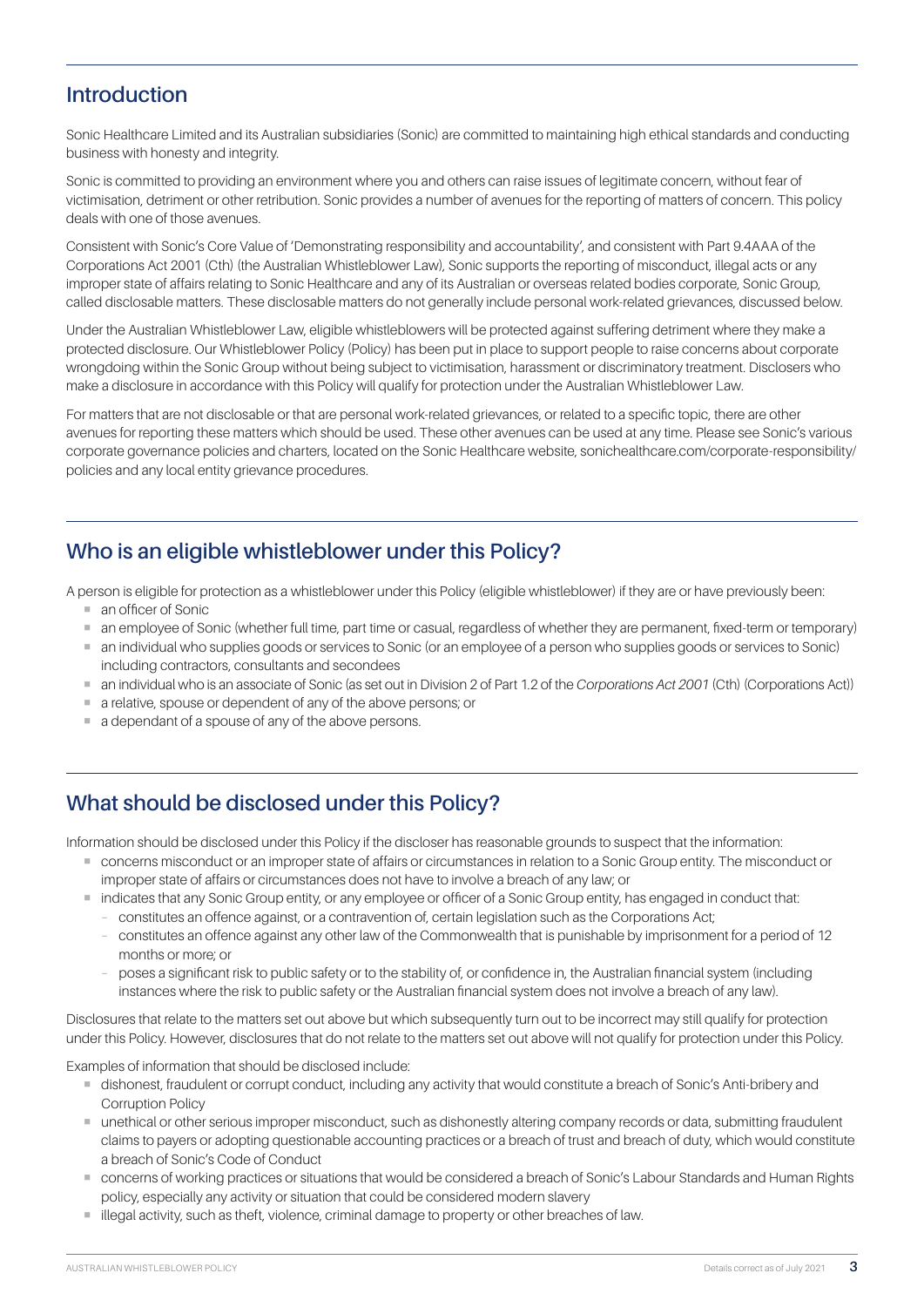## <span id="page-3-0"></span>**What should not be disclosed under this Policy?**

Disclosures that are deliberately false, as opposed to disclosures which the discloser believes to be true but which are subsequently proven to be false, should not be made under this Policy, or at all.

Additionally, disclosures about a personal work-related grievance will not qualify for protection under this Policy. A personal workrelated grievance is generally one about any matter in relation to the discloser's employment, or former employment, having (or tending to have) personal implications for the discloser.

Examples of personal work-related grievances include:

- ¡ an interpersonal conflict between employees, including complaints of bullying, discrimination and harassment
- $\blacksquare$  a decision and grievance relating to the engagement, transfer or promotion of the discloser or another employee
- a decision and grievance relating to terms and conditions of employment
- ¡ a decision to suspend or terminate the engagement of the discloser or another employee, or otherwise to discipline or performance manage the discloser or another employee.

There are, however, certain personal work-related grievances that may still qualify under this Policy. This is the case where:

- ¡ you suffer or are threatened with detriment for making, or proposing to make, a disclosure
- ¡ the disclosure, concerning misconduct or an improper state of affairs, has significant implications for a Sonic Group entity that do not relate personally to the discloser (e.g. the information that is disclosed suggests misconduct beyond the discloser's personal circumstances); and
- ¡ the information concerns conduct, or alleged conduct, that:
	- **–** constitutes an offence against, or a contravention of, certain legislation such as the Corporations Act;
	- **–** constitutes an offence against any other law of the Commonwealth that is punishable by imprisonment for a period of 12 months or more; or
	- **–** poses a significant risk to public safety or to the stability of, or confidence in, the Australian financial system.

If a potential disclosure relates to a personal work-related grievance and does not have any of the characteristics listed above, or is not a disclosable matter, then you should follow the procedures set out in the Sonic Healthcare Code of Conduct and/or your employing entity's grievance procedures.

A person who knowingly makes a false disclosure or makes a disclosure with malice and without having reasonable grounds to suspect that the disclosure is appropriate under this Policy will not qualify for protection. Sonic personnel may also be subject to disciplinary action for making such false or malicious disclosures.

## **Disclosures relating to matters outside of Australia and disclosures by Sonic Group employees outside of Australia**

Details of how this Policy applies to disclosures relating to matters outside of Australia and disclosures made by Sonic Group employees or officers located outside of Australia are set out below.

| <b>Situation</b>                                                                                                                                         | <b>Protection</b>                                                                                                                                                                                                                                                                                                                      |
|----------------------------------------------------------------------------------------------------------------------------------------------------------|----------------------------------------------------------------------------------------------------------------------------------------------------------------------------------------------------------------------------------------------------------------------------------------------------------------------------------------|
| An employee or officer (located in Australia or overseas) of an<br>Australian Sonic entity makes a disclosure relating to an Australian<br>Sonic entity. | The whistleblower is protected under this Policy if the disclosure is<br>made in accordance with this Policy.                                                                                                                                                                                                                          |
| An employee or officer (located in Australia) of an Australian Sonic<br>entity makes a disclosure relating to an overseas Sonic Group entity.            | The whistleblower is protected under this Policy if the disclosure is<br>made in accordance with this Policy.                                                                                                                                                                                                                          |
| An employee or officer of an overseas Sonic Group entity makes a<br>disclosure relating to an Australian Sonic entity.                                   | In so far as is practicable, the Australian Sonic entity will protect the<br>whistleblower in accordance with this Policy. Where appropriate, the<br>discloser will be referred to the Sonic global whistleblower policy or the<br>relevant Sonic country specific whistleblower policy, which may afford<br>more suitable protection. |
| An employee or officer of an overseas Sonic Group entity makes a<br>disclosure relating to an overseas Sonic Group entity.                               | This Policy does not cover this scenario and will be more appropriately<br>dealt with under the Sonic global whistleblower policy or the Sonic<br>country-specific whistleblower policy.                                                                                                                                               |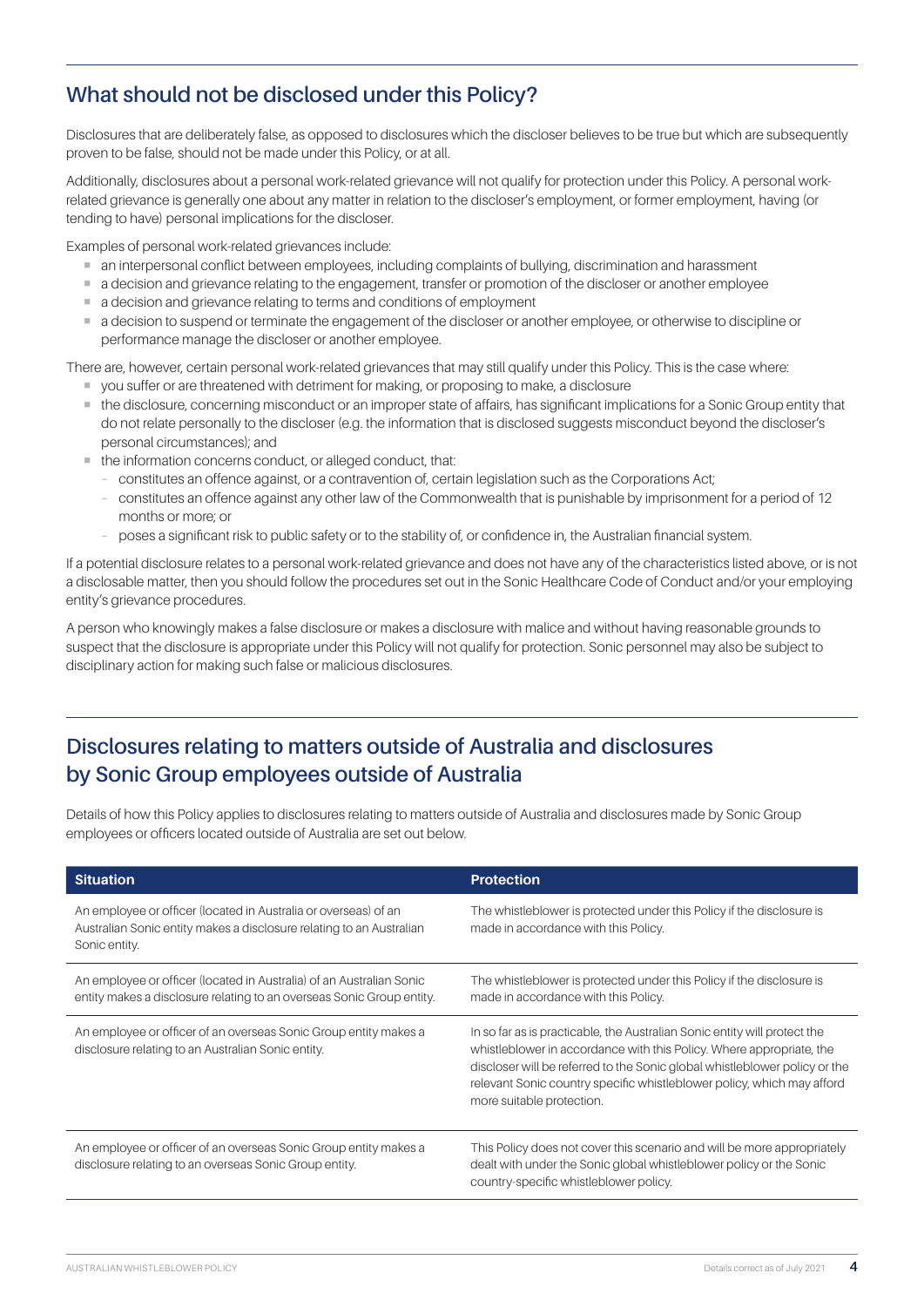#### <span id="page-4-0"></span>**Obtaining further information about the whistleblowing process**

If you need to obtain further information about the process of making a disclosure in accordance with this Policy, you can contact Sonic Healthcare's Whistleblower Protection Officer. The Whistleblower Protection Officer's contact details are provided in the next section.

Alternatively, you can obtain further information about the operation of the Australian Whistleblower Law from a legal practitioner.

### **To whom should a disclosure under this Policy be made?**

To qualify for protection under this Policy, you must make a disclosure in the manner specified in this section or in the 'Disclosures outside of Sonic' section.

The primary person authorised by Sonic to receive disclosures under this Policy is Sonic Healthcare's Whistleblower Protection Officer, who is contactable in person or by email or phone at:

| Address   | Sonic Healthcare<br>Level 22, Grosvenor Place,<br>225 George St,<br>Sydney NSW 2000<br>Australia |
|-----------|--------------------------------------------------------------------------------------------------|
| Fmail     | wpo@sonichealthcare.com                                                                          |
| Telephone | 1800 318 041 (within Australia)<br>+61 1800 318 041 (outside Australia)                          |

Alternatively, you may make your disclosure to:

- the Chief Executive Officer (or equivalent) of an Australian Sonic business or division
- Sonic Healthcare Limited's Chief Medical Officer or Chief Business Officer; or
- a Director or Company Secretary of Sonic Healthcare Limited.

You can find the contact details for the persons specified above on our websites and employee intranet sites.

Lastly, you may make a disclosure to Sonic Healthcare's external auditor, whose contact details can be found in Sonic Healthcare's latest annual report. Sonic Healthcare's external auditor is PricewaterhouseCoopers Australia.

#### **Disclosures outside of Sonic**

You can also qualify for protection under the Australian Whistleblower Law where you make a disclosure on any one of the matters set out in the 'What should be disclosed under this Policy' section to an external party (i.e. a non-Sonic person) as identified below. However, Sonic encourages you to make a disclosure to Sonic in the first instance as this will assist Sonic to identify and address any wrongdoing as early as possible.

You will qualify for protection under the Australian Whistleblower Law where you make a disclosure:

- ¡ to a legal practitioner for the purpose of obtaining legal advice or representation in relation to the operation of the Australian Whistleblower Law (even where the legal practitioner determines that the disclosure does not relate to a 'disclosable matter' under the Australian Whistleblower Law); and
- ¡ on any one of the matters set out in the 'What should be disclosed under this Policy' section to:
	- **–** the Australian Securities and Investments Commission (ASIC)
	- **–** the Australian Prudential Regulation Authority (APRA); or
	- **–** a Commonwealth authority prescribed under the *Corporations Regulations 2001* (Cth)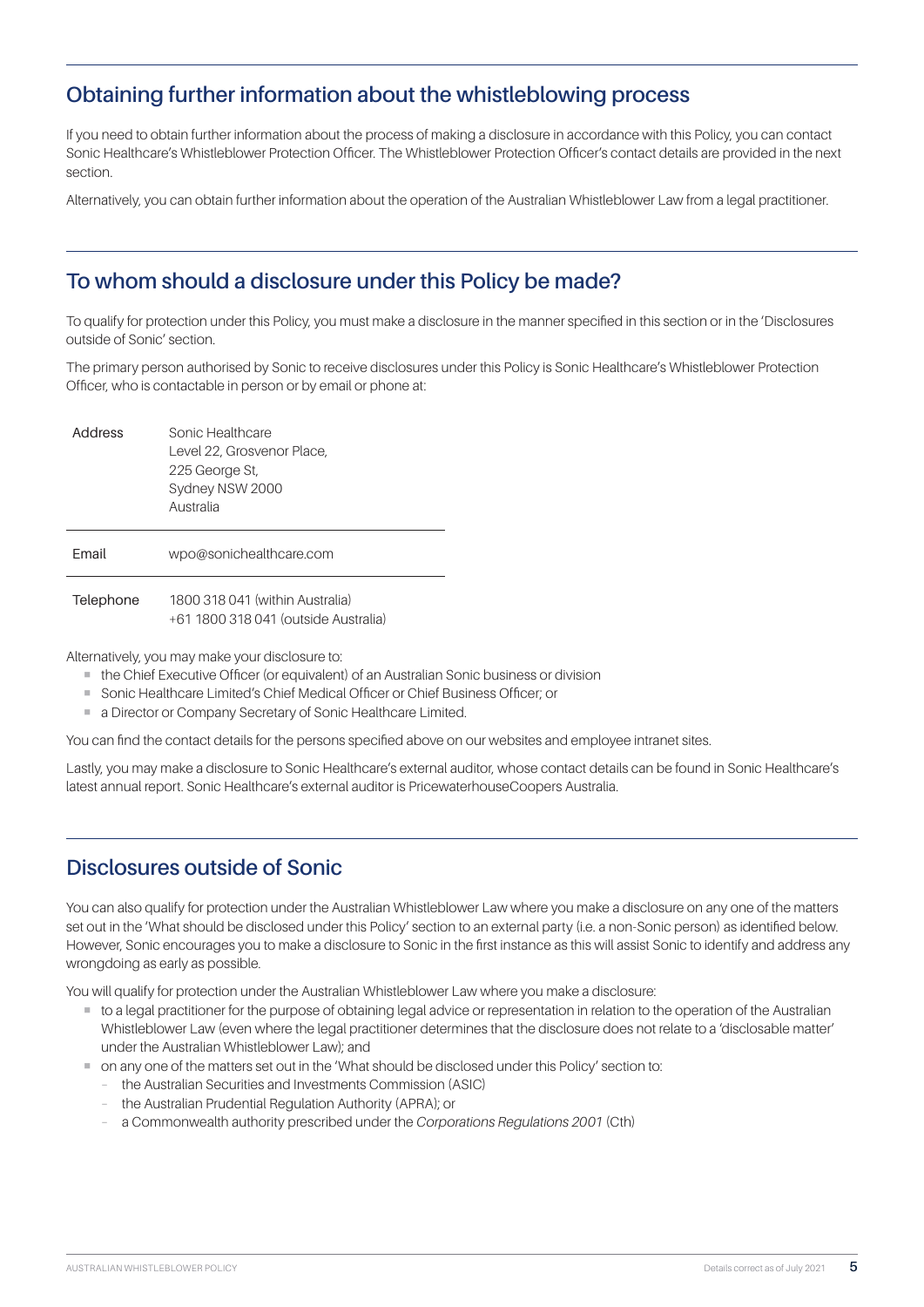#### <span id="page-5-0"></span>**Anonymous disclosures**

Under this Policy, disclosures may be made anonymously and still qualify for protection. Disclosers may also remain anonymous during the course of an investigation and after the investigation has been completed. If an anonymous disclosure is made, Sonic will take reasonable steps to protect the anonymity of the discloser, including by allowing disclosers to communicate with Sonic using a pseudonym or an email address that does not identify the discloser.

However, anonymous disclosures may not be dealt with as effectively, as Sonic may be unable to obtain additional information from an anonymous whistleblower. If you elect to make an anonymous disclosure, Sonic encourages you to maintain ongoing communication with Sonic to enable Sonic to obtain additional information and keep you updated about an investigation.

All whistleblowers who disclose their identity while making a relevant disclosure in accordance with this Policy, will be afforded confidentiality protections in respect of their identity as outlined below.

#### **Protections for whistleblowers**

Sonic is committed to ensuring that the confidentiality of any eligible whistleblower's identity is safeguarded and the whistleblower is protected from retaliation or victimisation.

#### **Confidential information**

Strict confidentiality obligations apply in relation to any disclosures made in accordance with this Policy. It is illegal for a person to disclose the identity of a whistleblower or any information that is likely to lead to the identification of the whistleblower (Confidential Information) unless:

- the whistleblower consents to the disclosure
- $\blacksquare$  the disclosure is made to:
	- **–** ASIC, APRA or a member of the Australian Federal Police; or
	- **–** a lawyer for the purposes of obtaining advice or legal representation in relation to the operation of of the Australian Whistleblower Law; or
- $\blacksquare$  the Confidential Information disclosed is not of the identity of the whistleblower and:
	- **–** the disclosure is reasonably necessary for the purpose of investigating the disclosure; and
	- **–** Sonic has taken all reasonable steps to reduce the risk that the whistleblower will be identified.

To protect the confidentiality of whistleblowers, Sonic will (as appropriate):

- **F** remove information from a whistleblower's disclosure that might identify them (e.g. redacting personal information and replacing specific gender references with gender neutral references)
- ¡ work with the discloser to identify and amend any aspects of their disclosure that might inadvertently identify them
- ¡ only use a restricted number of trained staff to manage disclosures from whistleblowers, and limit access to information relating to a disclosure and the whistleblower to these staff (e.g. printers that are accessible by all Sonic staff will not be used)
- ¡ ensure that the 'Whistleblower Assessment Group' responsible for conducting the preliminary assessment of each disclosure, is restricted to staff with qualifications relevant to the respective disclosure
- securely store all paper and electronic materials relating to a disclosure.

#### **Protection from legal action**

Eligible whistleblowers who make a disclosure in accordance with this Policy are protected from certain legal action taken by Sonic because of the disclosure, including:

- ¡ civil, criminal and administrative, including disciplinary, action against the whistleblower
- ¡ contractual action, including termination of a contract on the basis that making a disclosure is a breach of that contract.

However, the Australian Whistleblowing Law does not grant immunity to an eligible whistleblower if they are involved in or connected to the misconduct or improper state of affairs that are the subject of the disclosure.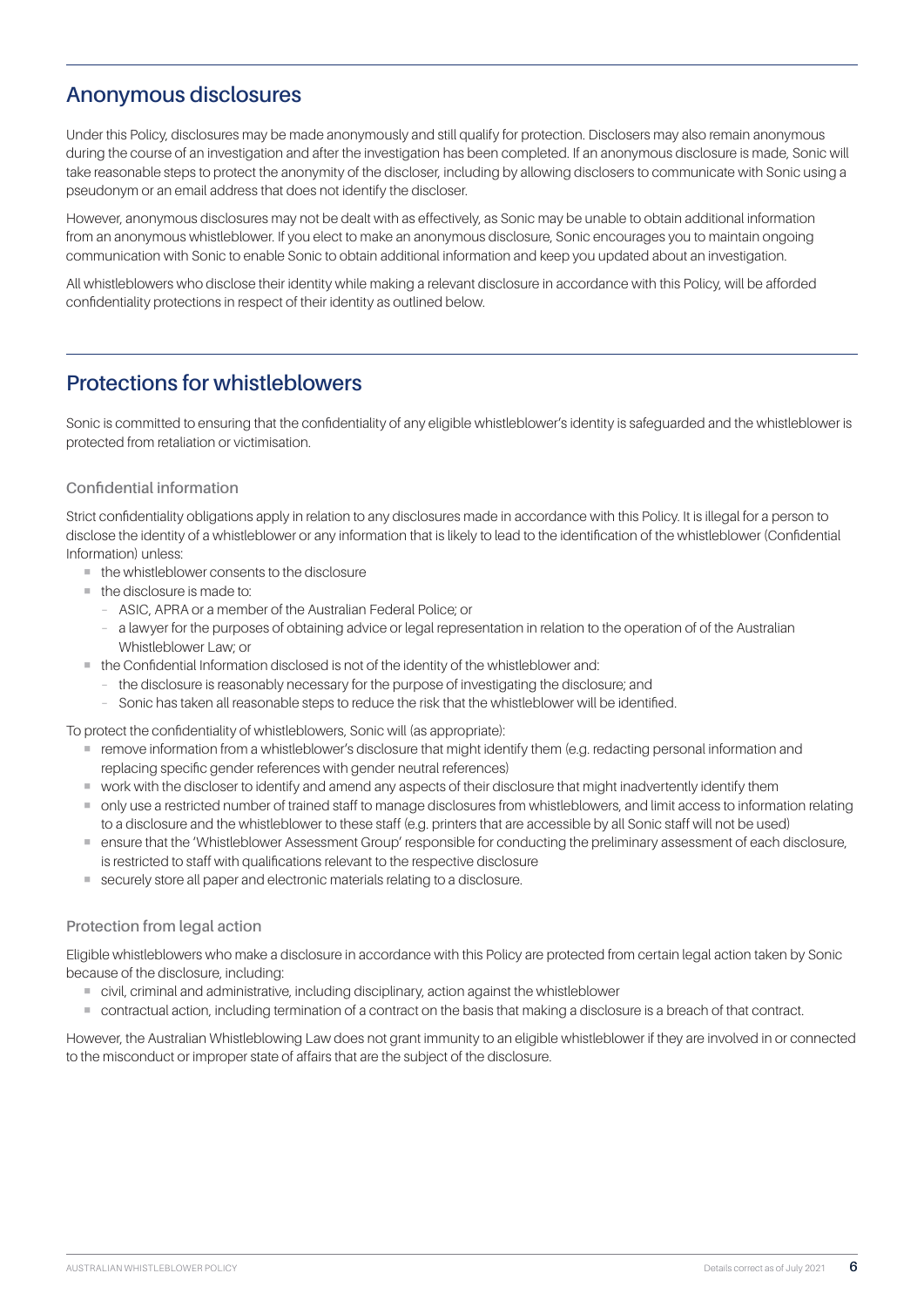#### **Protection against detriments and threats**

Under this Policy a Sonic employee, including Directors and officers, (the first person) must not:

- ¡ engage in conduct that causes any detriment to another person (the second person) because that first person believes or suspects that the second person or any other person made, may have made, proposes to make, or could make, a disclosure in accordance with this Policy; or
- ¡ make a threat, whether express or implied, conditional or unconditional, intentional or reckless, to cause any detriment to the second person because the second person or another person has made, or may make, a disclosure in accordance with this Policy.

'Detriment' includes dismissal, disciplinary action, injuring an employee in their employment, altering an employee's position or duties to their disadvantage, harassment or intimidation of a person, discrimination between an employee and other employees of the same employer, damage to a person's property, reputation, business or financial position, and any other damage to a person. However, detriment does not include:

- ¡ administrative action that is reasonable for the purpose of protecting a discloser from detriment (e.g. moving a discloser who has made a disclosure about their immediate work area to another office to prevent them from detriment)
- managing a discloser's unsatisfactory work conduct or performance in accordance with Sonic's performance management framework.

If you have suffered detriment or been threatened with detriment, please contact Sonic Healthcare's Whistleblower Protection Officer **immediately**. Sonic will treat allegations of detrimental conduct confidentially, and take appropriate steps to deal with such conduct if it has been established to have occurred (e.g. disciplinary action or termination).

Sonic will take steps to protect whistleblowers that make disclosures in accordance with this Policy from suffering detriment. These steps may include (as appropriate):

- ¡ changing the whistleblower's work arrangements in consultation with the whistleblower to reduce the risk of them suffering detriment (e.g. relocating the whistleblower to another location, reassigning the whistleblower to another role at the same level, or reassigning or relocating other staff involved in the disclosure)
- ¡ making support services available to whistleblowers, such as counselling, to assist them to manage any negative impact that might arise from them making a disclosure.

If a person suffers detriment or is threatened detriment by another person's conduct that is in contravention of the Australian Whistleblower Law, the person may apply to a court for a remedy against those involved. Courts are given broad scope to make orders if they are satisfied that detrimental conduct has occurred or been threatened.

#### **Other protections**

Depending on the circumstances, whistleblowers may have protections, other than the ones specified in this Policy, under the national laws of the countries in which the Sonic Group operates. Please refer to Sonic Healthcare's Global Whistleblower Policy and any applicable national Sonic whistleblower policy for further details.

There is also a separate Australian whistleblower protection law under the *Tax Administration Act 1953* (Cth). Broadly speaking, the types of disclosures that are protected under this separate law relate to information about the tax affairs of Sonic.

#### **Support and fair treatment**

Through this Policy, Sonic is committed to ensuring all personnel feel supported and able to raise issues that relate to any misconduct or improper state of affairs or circumstances within the Sonic Group.

Sonic will treat a disclosure that meets the criteria under this Policy as a protected disclosure, even if any subsequent investigation finds no wrongdoing.

Where a protected disclosure is made, Sonic will repeat the requirements of, and protections contained in, this Policy with any person concerned in the investigation of the disclosure.

Investigations into protected disclosures will be conducted in a procedurally fair and confidential manner. Sonic will have regard to the protections afforded to a whistleblower and the privacy and fair treatment of persons referred to in the disclosure, including those to whom the disclosure relates. Persons who are accused of misconduct in a disclosure will be given the opportunity to respond to the allegation before any adverse investigation findings are made and any disciplinary action is taken. This may require Sonic to disclose the whistleblower's identity to the accused person(s), in which case Sonic will seek the whistleblower's consent to disclose their identity, either directly or indirectly. If consent is not given, it may not be possible for Sonic to investigate the whistleblower's disclosure.

Sonic will determine whether any disciplinary outcomes or other remedies are appropriate after an investigation into a protected disclosure is completed.

Sonic will not tolerate any reprisals or threats of reprisals made against whistleblowers, and will take appropriate steps to protect whistleblowers from such retaliation. This may include conducting an investigation into the alleged reprisal, where appropriate.